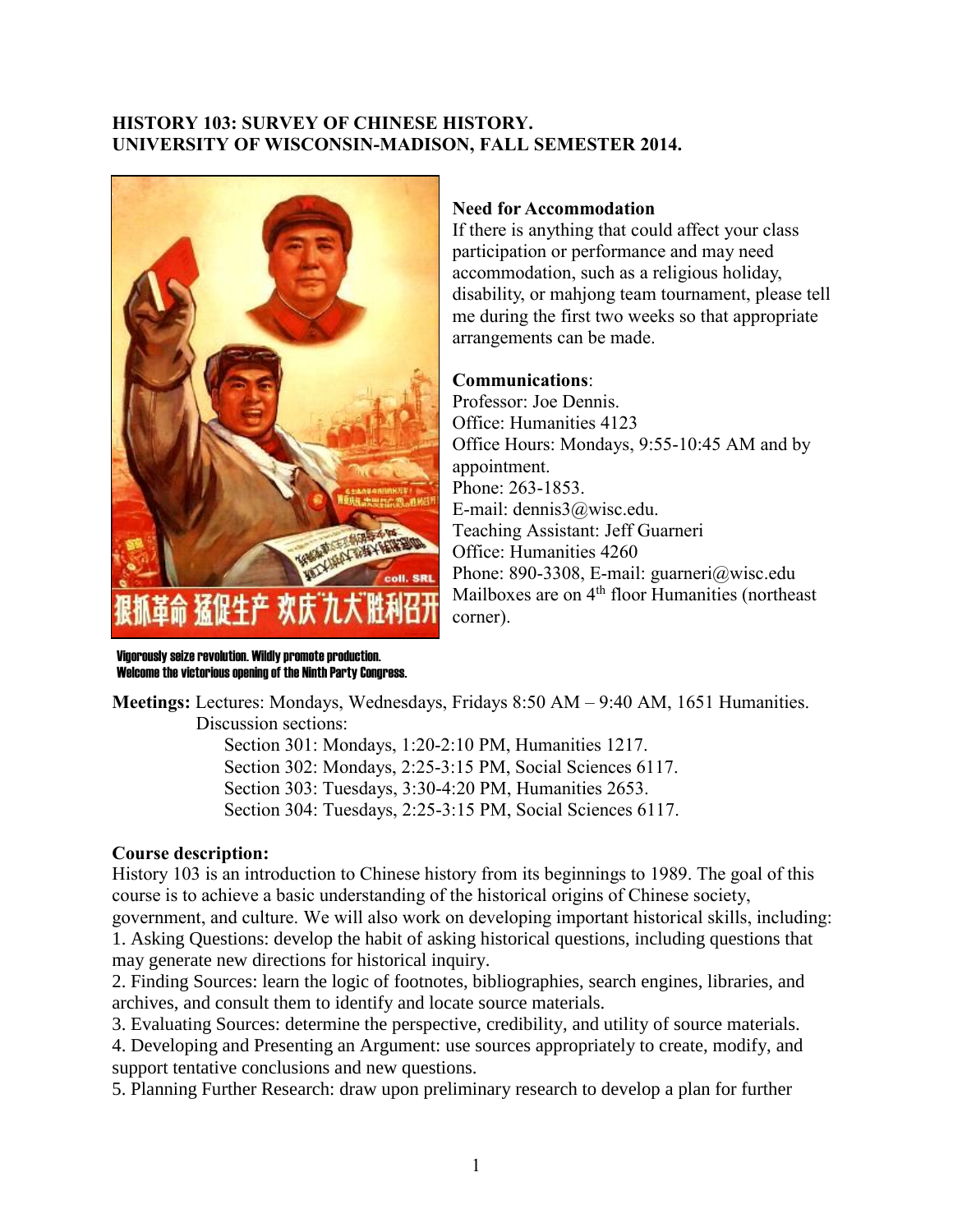investigation.

6. Communicating Findings Effectively**:** make formal and informal, written and oral presentations tailored to specific audiences.

No Chinese language skills are necessary, however, if you can read Chinese and wish to use Chinese sources, Professor Dennis is willing to help you find them.

**Readings:** The following required books are available in the University Bookstore. Additional readings will be available electronically, or on reserve.

[Gardner](http://www.amazon.com/s/ref=ntt_athr_dp_sr_1?_encoding=UTF8&field-author=Daniel%20K.%20Gardner&search-alias=books&sort=relevancerank), Daniel K. *The Four Books: The Basic Teachings of the Later Confucian Tradition.*  Hackett Publishing. (2007).

Hansen, Valerie. *The Open Empire: A History of China to 1600*. Norton (2000).

Schoppa, R. Keith. *Revolution and its Past: Identities and Change in Modern Chinese History.*  3<sup>rd</sup> edition. Prentice Hall (2011).

Liang Heng and Judith Shapiro. *Son of the Revolution.*

## **Schedule:**

Monday, Wednesday, and Friday classes will be mostly lecture, but we will also have discussions and other activities. **Please complete the assigned readings before coming to class on the listed day.** The schedule may be adjusted as the semester progresses. Abbreviations: FB=*Four Books*, OE=*The Open Empire,* REV= *Revolution and its Past*, SOR=*Son of the Revolution*.

T Sep 2 No discussion section today. Section begins next week.

- W Sep 3 Introductions, class information. Hand out Map Quiz preparation. Make map quiz groups. Discuss how to take notes and do well in a history class.
- F Sep 5 Lecture: Regional Geography and Language. OE, xvii-xix; REV, 11-24.
- M Sep 8 Lecture: Origins of Chinese Civilization. *The Prehistory of East Asia*, pp. 2-7.  $(Learn@UW);$
- M/T Sep 8/9 Discussion section: Map review and **MAP QUIZ.** Sign up to lead discussion.
- W Sep 10 Lecture: Early States: Shang. OE, 15-40.

F Sep 12 Lecture: Early States: Western Zhou. OE, 40-53.

M Sep 15 Lecture: Early States: Eastern Zhou. OE, 54-79. Discuss selections from *Art of War*.

M/T Sep 15/16 Discussion section: Discuss: OE, up to page 79.

W Sep 17 Hand out debate assignment. Lecture: Confucianism. FB Intro. and 11-49.

- F Sep 19 **Readings Quiz**. Discuss FB up to page 77, plus paragraph 29 (pp. 84-85), para. 42 (p. 96).
- M Sep 22 Lecture: Daoism and Mohism. OE, 80-95. By Tuesday, Sept. 23 at 7:00 p.m., post one question you have on anything related to the class on Learn@UW, ("Communications," "Discussion," "Questions for September 23"). Professor Dennis will read through them on Tuesday night and answer as many as possible on Wednesday and next Monday.
- M/T Sep 22/23 Discussion section: OE, 80-95.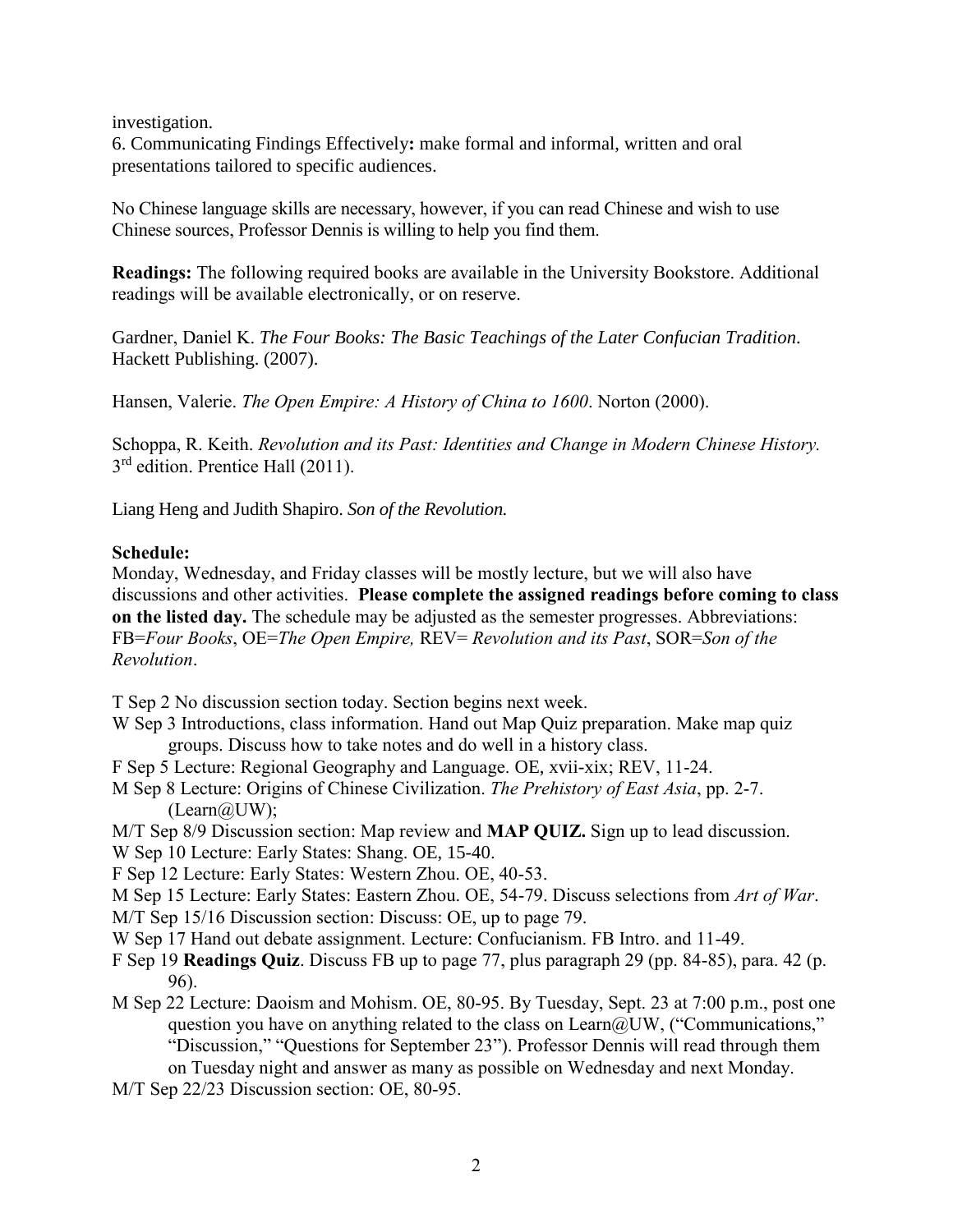- W Sep 24 **Readings Quiz**. Discuss "Han Fei and Legalism" (Learn@UW), OE, 97-103. Lecture: Legalism.
- F Sep 26 Online lesson, Learn@UW (don't come to class): China's first unification: Qin. OE, 104-112.
- M Sep 29 Video on Chinese holidays. Catch up on things we did not get to.
- M/T Sep 29/30 Discussion section: Prepare for Oct 2 debate.
- W Oct 1 Debate in class.
- F Oct 3 **Debate assignment write-up due.** Lecture: Han. OE, 112-149.
- M Oct 6 Lecture: The period of disunion and the coming of Buddhism. OE, 153-189. Hand out museum field trip assignment.
- M/T Oct 6/Oct 7 Discussion section: Discuss OE, 153-189.
- W Oct 8 Museum field trip. Meet in the Chazen Museum, the gallery on the second floor with the Buddhist sculptures.
- F Oct 10 Lecture: China's second unification. OE, 191-219.
- M Oct 13 Lecture: Tang China. OE, 221-258. Video on marriage.
- M/T Oct 13/Oct 14 Discussion section: **Museum field trip report due**. Discuss week's readings. By Tuesday, Oct. 14 at 7:00 p.m., post on Learn@UW, ("Communications," "Discussion," "Questions for October 14") one question you have on anything related to the class. Professor Dennis will read through them on Tuesday night and answer as many as possible on Wednesday and Friday.
- W Oct 15 Lecture: Song China. OE, 261-297.
- F Oct 17 Lecture: Northern Dynasties. OE, 298-333.
- M Oct 20 Lecture: The Mongols and Yuan Dynasty. OE, 335-367.
- M/T Oct 20/Oct 21 Discussion section: Review for exam.
- W Oct 22 **First Exam.**
- F Oct 24 Lecture: Ming China. Distribute *Pearl-Sewn Shirt* assignment. OE, 368-387.
- M Oct 27 Lecture: Ming China, continued. OE, 387-407.
- M/T Oct 27/Oct 28 Discussion section: Discuss: OE, 368-407.
- W Oct 29 Hand out final paper assignment. Discuss the nature of history papers, how to get started, how our library works, etc.
- F Oct 31 Library day, go to Memorial Library to begin work on papers. Professor Dennis and Mr. Guarneri will hang around the reference area on second floor (at the top of the stairs after you go through the card check gate) to answer questions. Post results on Learn@UW discussion forum, "Library Day," by Saturday at noon. In one paragraph, say what you found and problems you encountered. Explain how you found it. Look through other students' posts to see what kind of things they found.
- M Nov 3 Lecture: Early Contact with Europe. OE, 409-414.
- M/T Nov 3/ Nov 4 Discussion section: *Pearl-Sewn Shirt* **assignment due**. Discuss it in section.
- W Nov 5 Lecture: Qing Overview. REV, 25-45.
- F Nov 7 Lecture: Opium Wars. REV, 46-65.
- M Nov 10 Lecture: Rebellions. REV, 66-85.
- M/T Nov 10/ Nov 11 Discussion section: REV up to p. 85. By Tuesday, Nov. 11 at 7:00 p.m., post one question you have on anything related to the class on Learn@UW,
	- ("Communications," "Discussion," "Questions for November 11"). Professor Dennis will read through them on Tuesday night and answer as many as possible on Wednesday and Friday.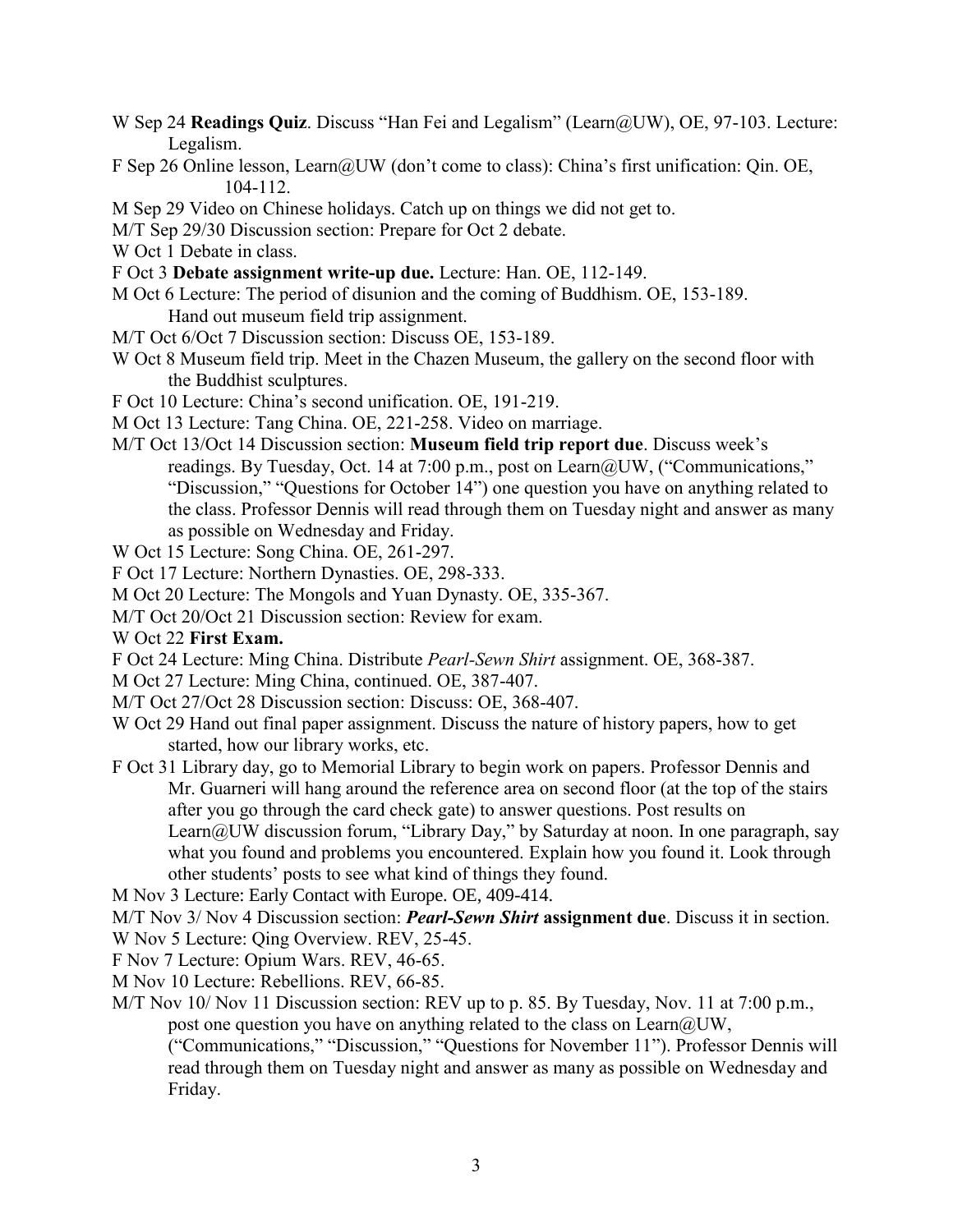- W Nov 12 Lecture: Self-strengthening. REV 86-105.
- F Nov 14 Lecture: Intensification of Imperialism. REV 106-124.
- M Nov 17 Lecture: Qing Collapse. REV 125-142
- M/T Nov 17/ Nov 18 Discussion section: Discuss: REV, 86-124.
- W Nov 19. Lecture: Early Republic and May Fourth Movement. REV, 143-180.
- F Nov 21 Lecture: Republican China. REV, 143-180.
- M Nov 24 History skills day (exercises in class). No required reading for today, but get ahead on upcoming REV readings, or work on final paper to avoid December time crunch.
- M/T Nov 24/ Nov 25 Discussion section: REV, 143-180.
- W Nov 26 Video: China in Revolution. REV 180-220.

### F Nov 28 **NO CLASS, THANKSGIVING**

- M Dec 1 Lecture: Marxism and the Rise of the CCP. REV, 221-240.
- M/T Dec 1/Dec 2 Discussion section: **Final paper drafts due. Bring three copies to class for peer review.**
- W Dec 3 Lecture: War of Resistance Against Japan (WWII). REV, 241-285.
- F Dec 5 Lecture: China in the 1950s and 1960s. REV, 286-325.
- M Dec 8 Lecture: Cultural Revolution and Opening and Reform. *Son of the Revolution*, up to page 137.
- M/T Dec 8/Dec 9 Discussion section: *Son of the Revolution*, up to page 137. By Tuesday, Dec. 9 at 7:00 p.m., post on Learn@UW, ("Communications," "Discussion," "Questions for December 9") one or more questions you have on anything related to the class.
- W Dec 10 Answer questions and wrap-up day.

### F Dec 12 **Second Examination (not cumulative).**

M Dec 15@noon. **Final paper due** in Learn@UW dropbox folder under "Assignments" "Final Paper."

# **NO FINAL EXAM**

### Quizzes:

"The Master said: To learn and at due times to repeat what one has learnt, is that not after all a pleasure?" *The Analects of Confucius*, Waley translation, Book I, 1.

We will have short quizzes whenever I am so inclined (usually if I sense people are not doing the readings before class). They may be unannounced and cover the assigned readings and lecture material. So keep up and be prepared! Quizzes count as 1% of your grade, cannot be made up, and are counted as part of your class participation grade.

Grades:

| <b>Class Participation/Discussion</b> |     |
|---------------------------------------|-----|
| (includes quizzes on readings)        | 24% |
| Map Quiz                              | 6%  |
| Debate Assignment                     | 8%  |
| Museum Field Trip and Report          | 5%  |
| Pearl-Sewn Shirt assignment           | 5%  |
| First exam                            | 18% |
| Second exam (not cumulative)          | 19% |
| Final Paper, 1600-1800 words          |     |
|                                       |     |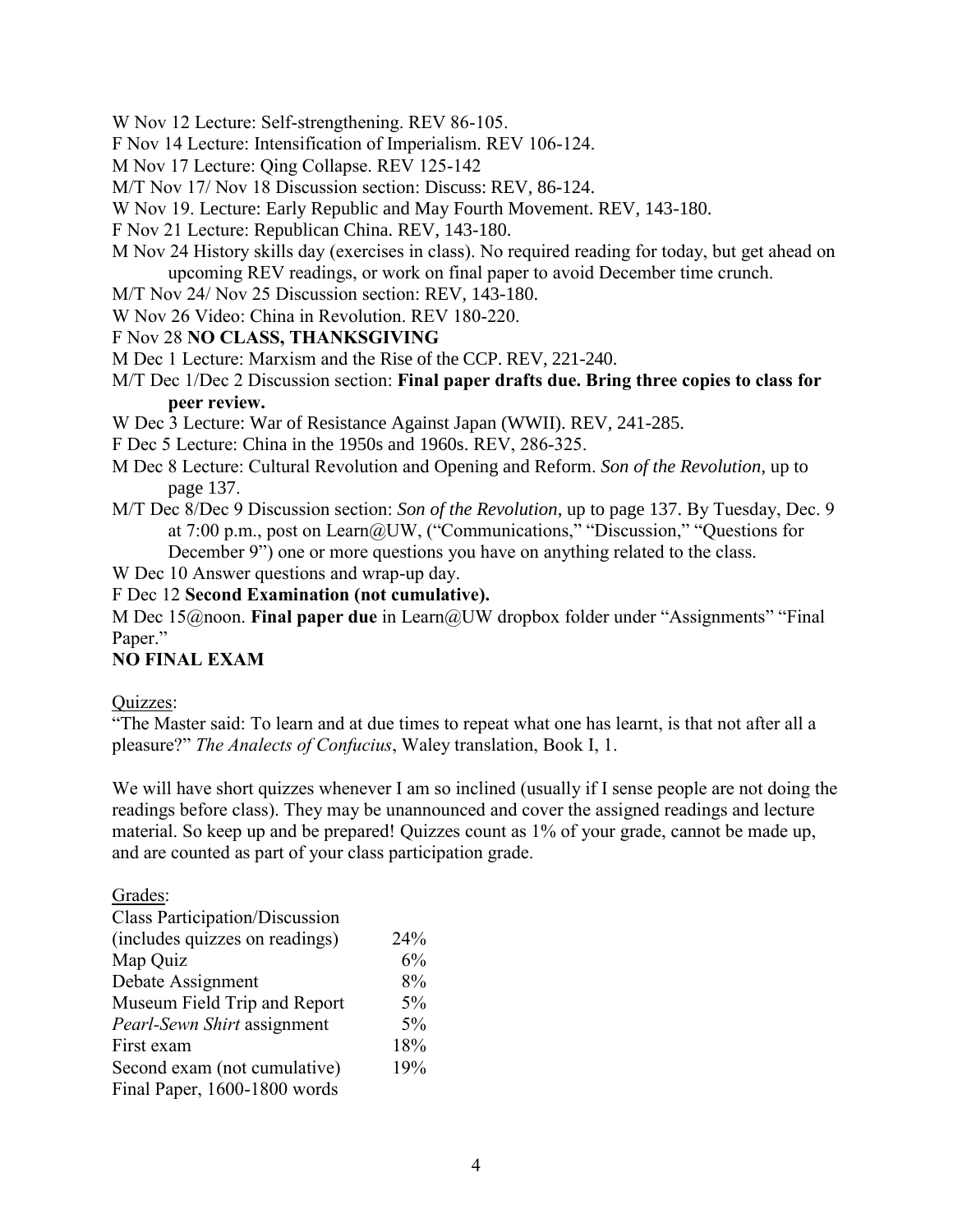#### (including notes, works cited, etc.) 15%

Please note that participation counts more than anything else. "Participation" means you are prepared, alert, and involved in discussions. This means that when you come to class you must have already read the assignment, thought about it, and noted highlights of what was said and what was not said. You will have the opportunity to lead discussion of readings during the semester and will be graded on this. Mr. Guarneri and I will decide the participation grade mainly on our impression of your overall contribution to discussion and class exercises.

**We take attendance**. If you are not physically or mentally present, you are not participating. That will hurt your grade. If you must be absent, call or e-mail us in advance. Keep us apprised of anything that could significantly impair your studies. Because everyone has other things to do, gets sick, has an out-of-town sporting event, or just needs a day off, **you may miss three lectures and one discussion without penalty**. After that, each absence will lower your class participation grade by three points. If you miss one-quarter of the classes or more, you will fail the course. You may not miss on an exam day, or on a day in which you are scheduled to lead discussion or make a presentation, unless you get prior approval.

I apply imperial Chinese theories of social control to grading. My framework recognizes both the coercive power of the law and the encouraging power of moral example. Poor grades may result from either transgressions or nescience.<sup>1</sup> Transgressions, such as failure to read an assignment, failure to carefully revise papers before turning them in, lazy thinking, etc., are dealt with using Legalist principles, "if the lord above severely punishes and rewards lightly, then it expresses that the ruler loves the people... By punishments eliminate punishments."<sup>2</sup>

Nescience, however, is students' natural state at the beginning of each course. It shall be approached with encouragement, assistance, and compassion (unless caused by transgressions). "We can master things we originally did not understand. We not only are capable of destroying the old world, we also can create a new world." Chairman Mao, 1949.

#### Paper Format:

 $\overline{a}$ 

The final paper must be submitted as an electronic copy uploaded to our  $Learn@UW$  dropbox folder. The document should use one-inch margins, 12-point type, and double spacing, except in quotations, title, and footnotes.

The above format rule is not designed to stifle creativity, it simply provides uniformity and ease of reading. You may of course, where desired or necessary, incorporate graphics, video, sound, performance art, etc. If you want to do something other than mere writing, talk to me in advance so we can determine requirements.

## 

"When the Great Tao is lost sight of they try to compensate by being clever. This only breeds hypocrisy and sleight-of-hand."<sup>3</sup>

Wherever I have specified the length of a paper, you are not to exceed the upper limit. For example, if the assigned length is 1600-1800 words, you are not to write beyond 1800. A

<sup>&</sup>lt;sup>1</sup> You will come across many new terms during this course. Grandma gave you that dictionary for a reason. When the term is not in your dictionary, which occurs often, check a bigger dictionary, such as OED, or ask me. <sup>2</sup> Shang-chün shu chieh-ku ting-pen, Chu Shih-ch'e, 1966.

<sup>3</sup> *Tao Te Ching,* article eighteen, Kwok, Palmer, Ramsay translation, 1993.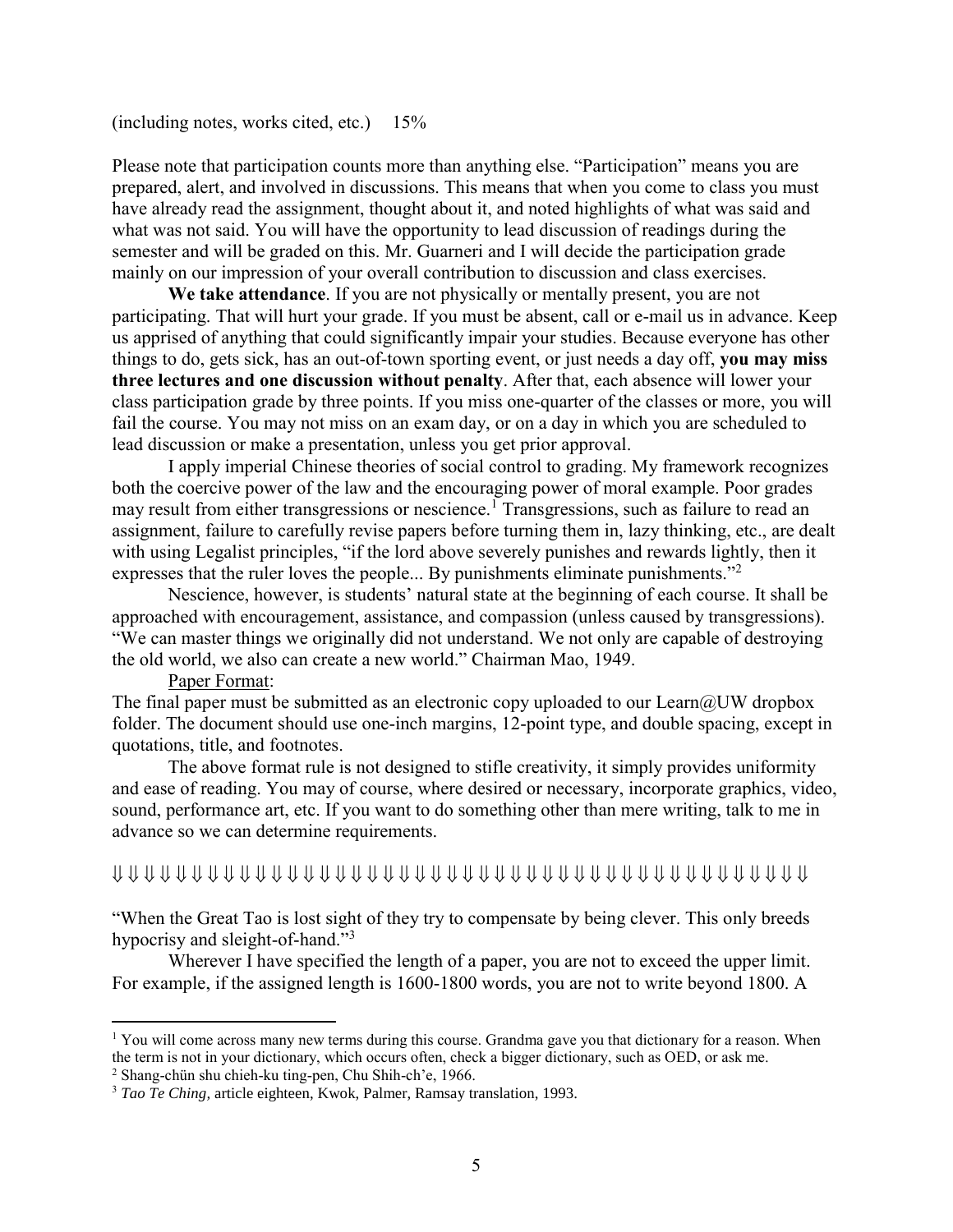lean 1800 beats a flabby 3000. Learn proper editing or you will be sentenced to life exile in a malarial region. If you write 2000 words, we will simply cross off the last 200, tell you that your paper stopped in mid-sentence and lacked a conclusion. Such papers never score well. If your paper is too long, just revise it one more time, tighten up flabby phrasing, and cut useless and redundant statements. **Editing to a target length is an important life skill!**

# 

# Plagiarism:

# Question: What's the policy?

Answer: "The proverb says: Don't insult a friend's wife or bully his concubine. You've done both you impudent ape! Come here and let me have a whack at you!" - Ox Demon King to Monkey (Sun Wukong) in *Journey to the West*. Think of your assignments as your teacher's beloved.

# Question: What is plagiarism?

Answer: Review the UW policy or ask me before submitting your paper. If you ask me in advance whether you can present material in a certain way, it is harmonious education. If you just present another's work without attribution, hoping you will not get caught, it will also be educational, however, the lesson learned will be that, indeed, the lot of sentient beings is to suffer.

# Question: What will happen to me if I plagiarize?

Answer: *Ling chi* 凌遲, or "death by slicing," a Chinese and Mongol punishment for heinous crimes in imperial times. In contrast to simple decapitation, *ling chi* extended the suffering and forced the condemned person to dishonor their parents by defiling their body. In addition, the University will take action, such as expelling your remnant parts.

### **Prior to handing in your first assignment you must read and master the Writing Center's help page on how to avoid plagiarism: http://writing.wisc.edu/Handbook/QPA\_plagiarism.html**

Late Assignments:

I operate on a tight schedule. If you hand in an assignment late, you mess with my schedule. Remember the immutable law of Karma! Also, you will be docked 5 points per day late.

# Handouts and Assignments:

If you miss a class, you are responsible for getting any handouts or assignments made. Ask me or check with someone from class. We will make a class list in the first section meeting. The Master said: "Of neighborhoods, benevolence is the most beautiful."